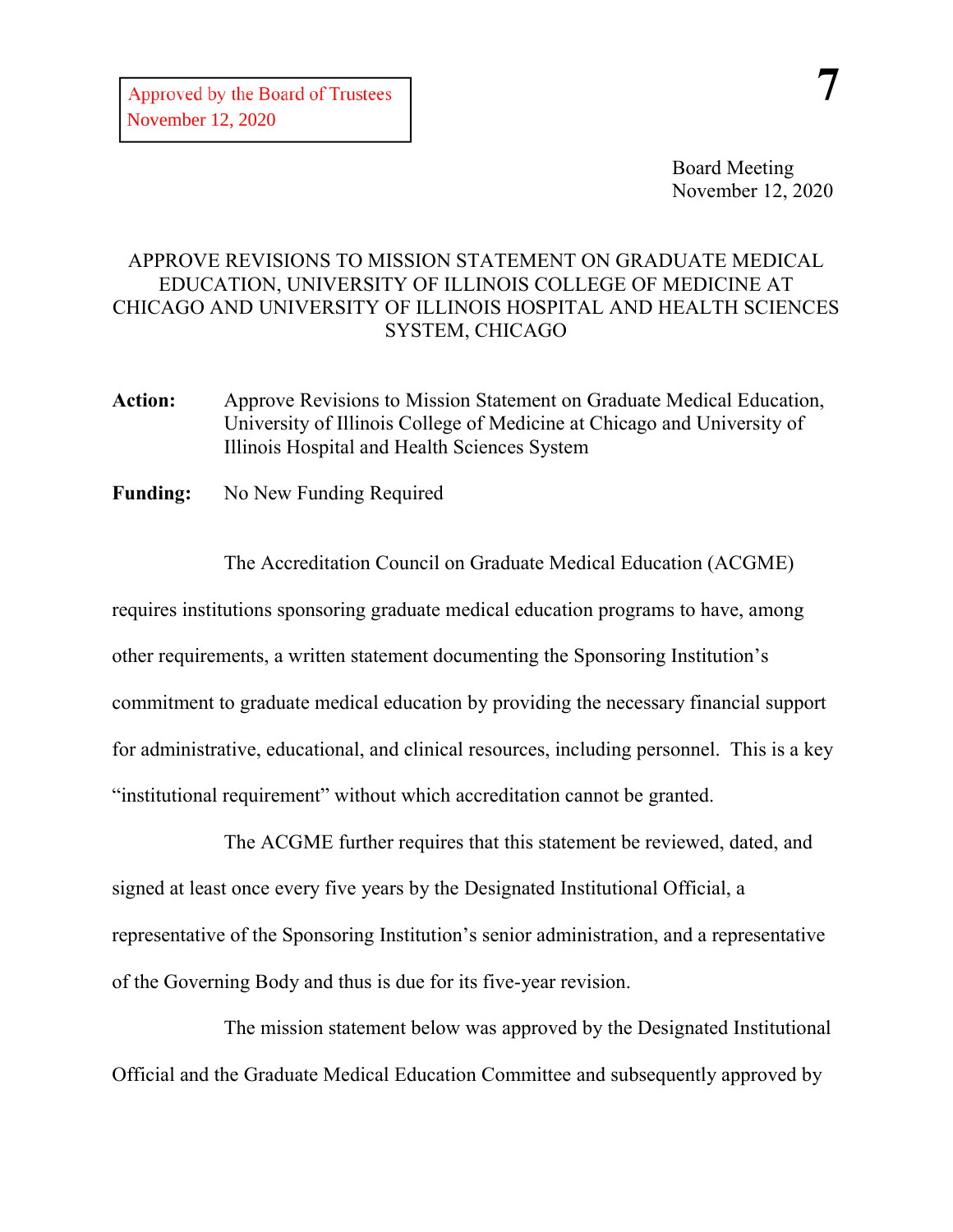the Senior Associate Dean for Education of the College of Medicine, the Executive Dean of the College of Medicine, and the Chief Medical Officer of the University of Illinois Hospital and Health Sciences System.

"Educating and training residents and fellows to meet the ever-evolving health needs of the state of Illinois, the nation, and the world is paramount to the mission of the University of Illinois Graduate Medical Education Program and Office. We strive to prepare future physicians of diverse backgrounds to serve the populace with expertise, integrity, and compassion, grounded in evidenced-based knowledge, skill, practice, and professionalism. We seek to impact and ensure the viability, quality, and advancement of our healthcare system and network by instilling in our trainees the importance of lifelong learning as a critical requirement for safe and evidence-based care of patients.

The Graduate Medical Education Office provides a structured environment that facilitates our educational programs' ability to assist our trainees in their personal and professional development, while fostering learning environments where our trainees can excel in clinical service, research, and teaching. All standards for our educational programs are grounded in the core competencies and milestones for each specialty articulated by the Accreditation Council for Graduate Medical Education.

In fulfilling our commitment to Graduate Medical Education, we have the support of the Board of Trustees of the University of Illinois, Deans of the College of Medicine, university and hospital administrators, faculty of the College of Medicine, and the membership of the Graduate Medical Education Committee. All are committed to providing and advocating for the necessary financial support for administrative,

2